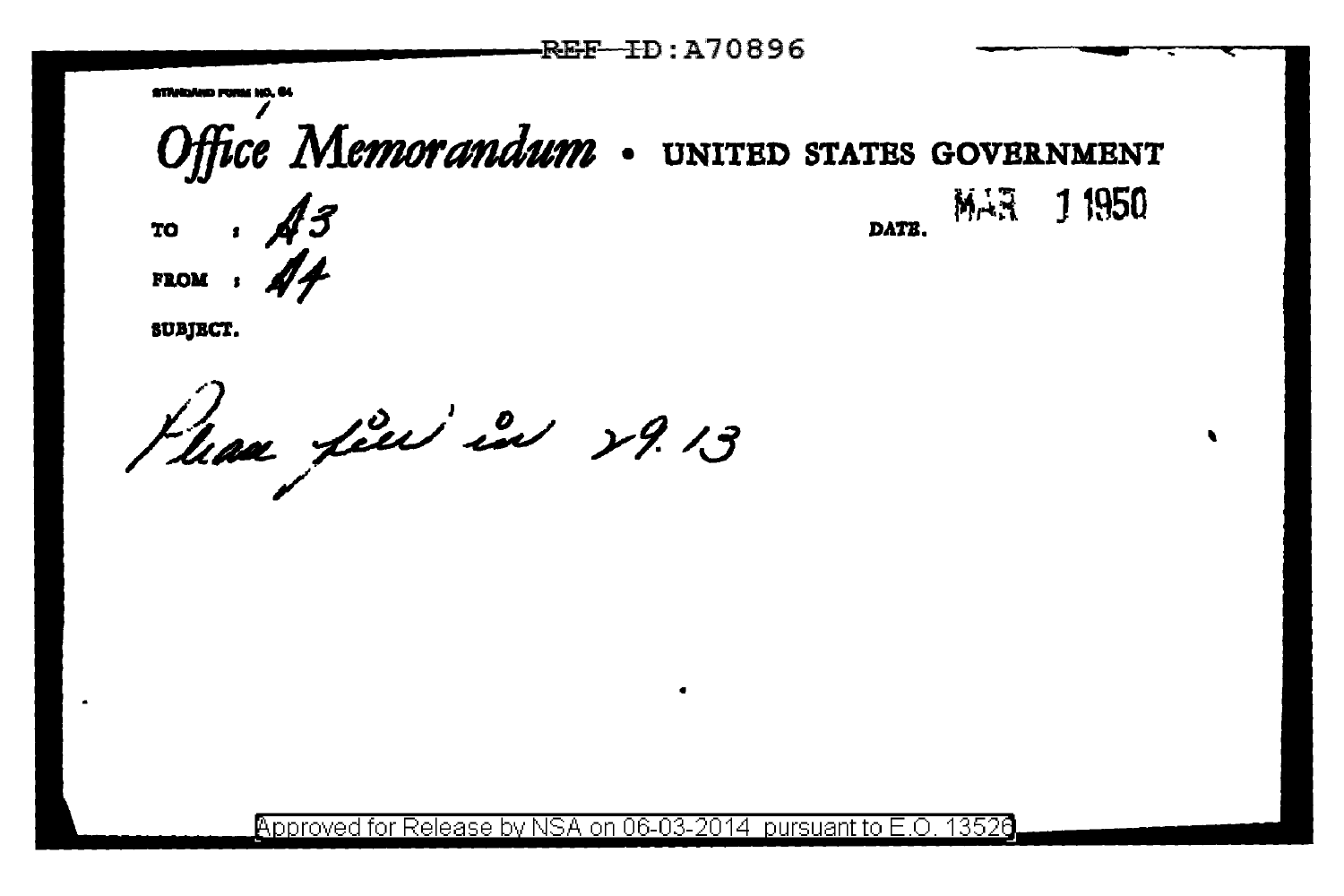UNCLASSIFIED

 $\overline{\cdots}$ :<br>COPY NO.

J/CE 92/D (Agenda Item No. 18)

7 February 1950

JOINT COMMUNICATIONS-ELECTRONICS COMMITTEE

## COMMUNICATIONS QUIPMENT PANEL

### DIRECTIVE

#### MODIFICATION OF WEATHER TELETYPE KEY BOARD

# Note by the Secretaries

On 6 February 1950 the Coordinators, acting for the Joint  $\blacksquare$ communications-Electronics committee, referred the attached memorandum from the Air Force member, subject as above, dated 25 January 1950, to the Connnunications Equipment Panel for study and the preparation of recommendations to the JCEC.

> P. C. CROSLEY J. L. MILES Secretaries

#### UNCLASSIFIED

 $\mathscr{O}_\mu$  ,  $\mathscr{O}_\mu$ 

...

 $\overline{\phantom{a}}$ 

 $\mathbf{r}$ 

J/CE 92/D